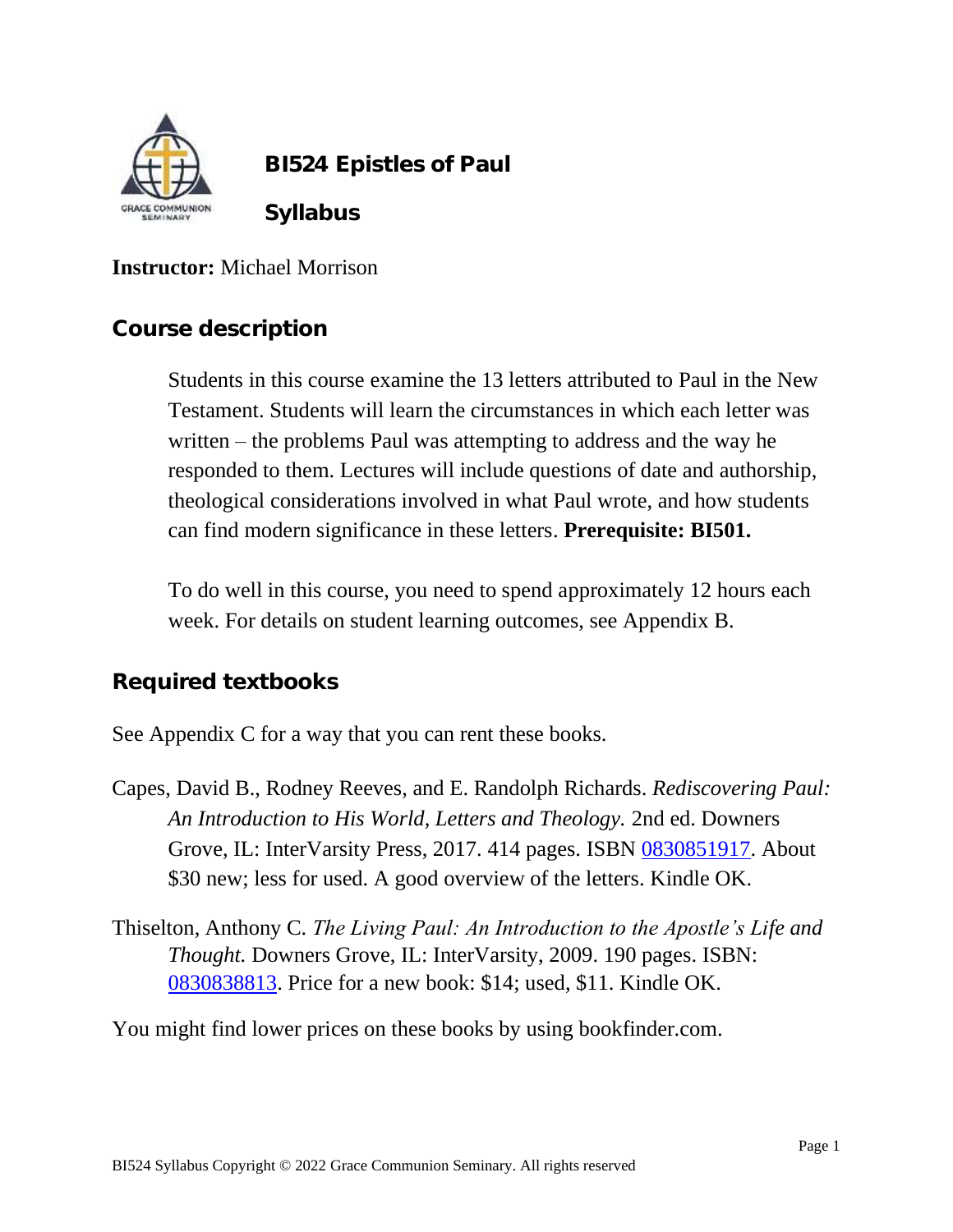### **Recommended resources**

- Gorman, Michael J. *Apostle of the Crucified Lord: A Theological Introduction to Paul and His Letters.* 2nd ed. Grand Rapids, MI: Eerdmans, 2016.
- Hawthorne, Gerald F., Ralph P. Martin, and Daniel G. Reid, eds. *Dictionary of Paul and His Letters.* Downers Grove, IL: InterVarsity, 1993. An old but useful reference work; a new edition is in the works but may take years.
- Morrison, Michael. *Exploring the Word of God: The Letters of Paul.* PDF and ebook formats are free at [www.smashwords.com/books/view/370593.](http://www.smashwords.com/books/view/370593)This is a compilation of all GCI articles about Paul on the GCI website. If you want a printed copy, see Amazon ISBN [978-1502719072.](https://www.amazon.com/Exploring-Word-God-Letters-Paul/dp/150271907X?keywords=150271907X&qid=1564682572&s=books&sr=1-1&linkCode=ll1&tag=spartakin-20&linkId=578ef96285af8dcce4e1cde87ab3e05c&language=en_US&ref_=as_li_ss_tl)

### **Requirements and assignments**

- 1. **Lectures.** Lectures will be posted each Monday for the first ten weeks. See the *Student Handbook* for study suggestions. You should look up scripture references in the lectures. The lectures average about 40 pages each week (more than for most GCS courses), and we expect that you will spend about 4 hours each week on them. In many cases the lectures comment section by section on one of Paul's letters, and you will need to refer back and forth to the Bible as you read the lectures.
- 2. **Five forum discussions.** Part of the learning that occurs in traditional classrooms comes through discussion and interaction with other students. In an online class, this is done through comments posted on a forum. These count for 10 percent of the final grade.
- 3. **Two textbooks.** They total about 600 pages. We estimate that the average student will read these books in about 40 hours, or about 4 hours per week. You may want to read less during the weeks when a paper is due, so you will need to read more during the weeks when a paper is not due.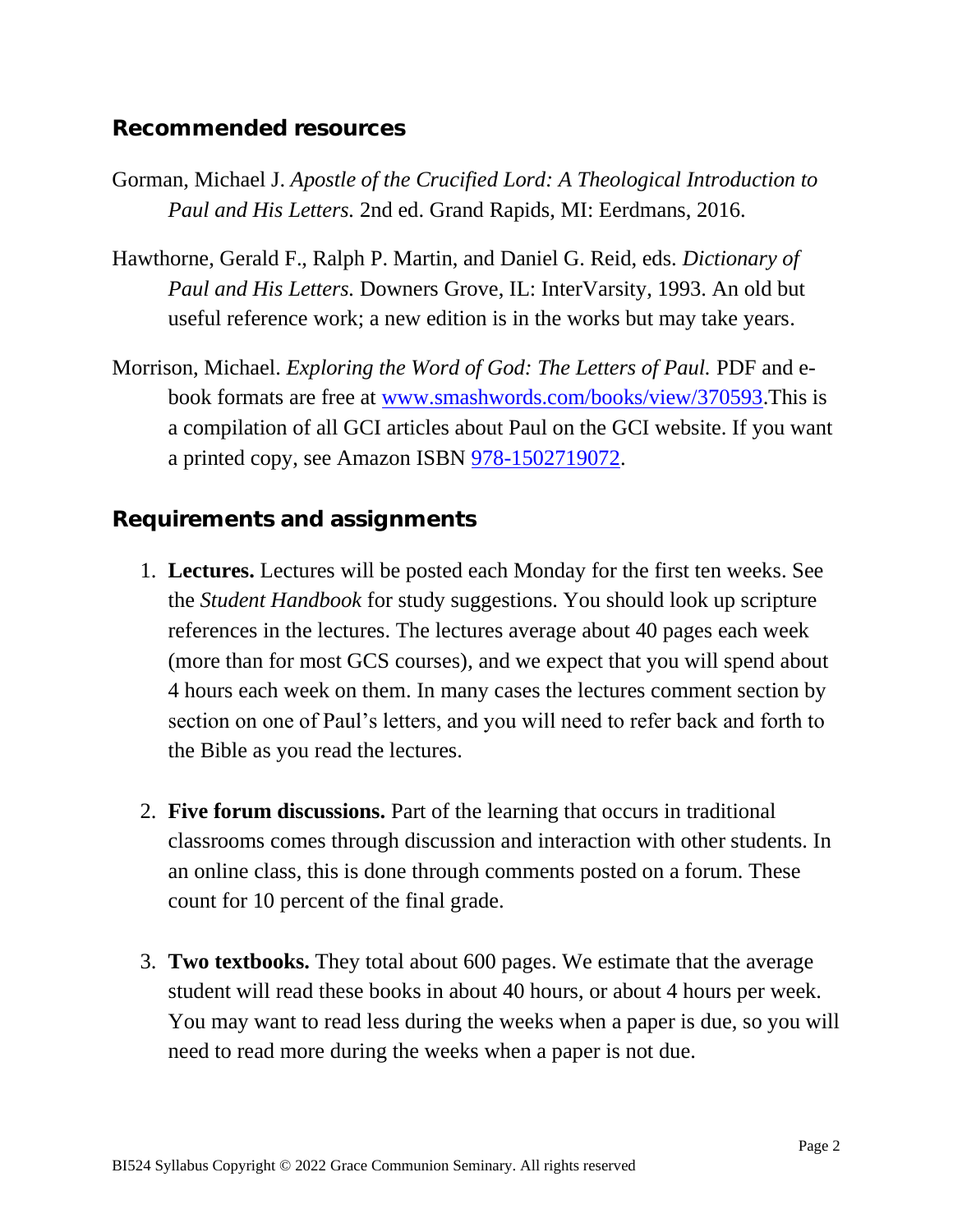- 4. **Three quizzes.** Short quizzes will be about the lectures and the reading assignments. These account for 5 percent of the grade. You may use your books and notes when you take the quizzes, and you may take them a second time if you want a higher grade.
- 5. **One exegetical paper:** Write a 10-page paper on a passage in one of Paul's letters. Choose one of four passages – 1 Cor. 2:1-12; Eph. 4:7-16; Phil. 3:17–4:1; or 1 Thess. 2:1-8. See the document "How to Write the Exegesis Papers" for more detailed instructions.

This paper will be written **in two parts.** The first part, discussing historical and literary details, is due at the end of the fifth week. The second part, discussing the original meaning and contemporary significance of the passage, is due at the end of the 12th week.

Students must consult and interact with at least one commentary that is more than 100 years old, and at least three modern scholarly books, including at least two modern, major commentaries. <sup>1</sup> This can be done online. If you want to use printed books, you may need to obtain some through the interlibrary loan service of a public library, or through the GCS library, so students should select a passage and identify potential resources as soon as the course begins.

**6. One book review:** Write a 3-5 page review of the book by Anthony Thiselton. Identify two sections you found helpful, and explain how they are helpful. Identify one passage in the book that you found confusing, unpersuasive, or wrong, and support your view. This paper is due at the end of the 8th week.

<sup>1</sup> *Modern* means within the last 25 years. *Major* means at least 15 pages per biblical chapter; a commentary that covers the entire New Testament in one volume will not have enough detail. See [https://sites.google.com/view/biblestudyresources/paul.](https://sites.google.com/view/biblestudyresources/paul)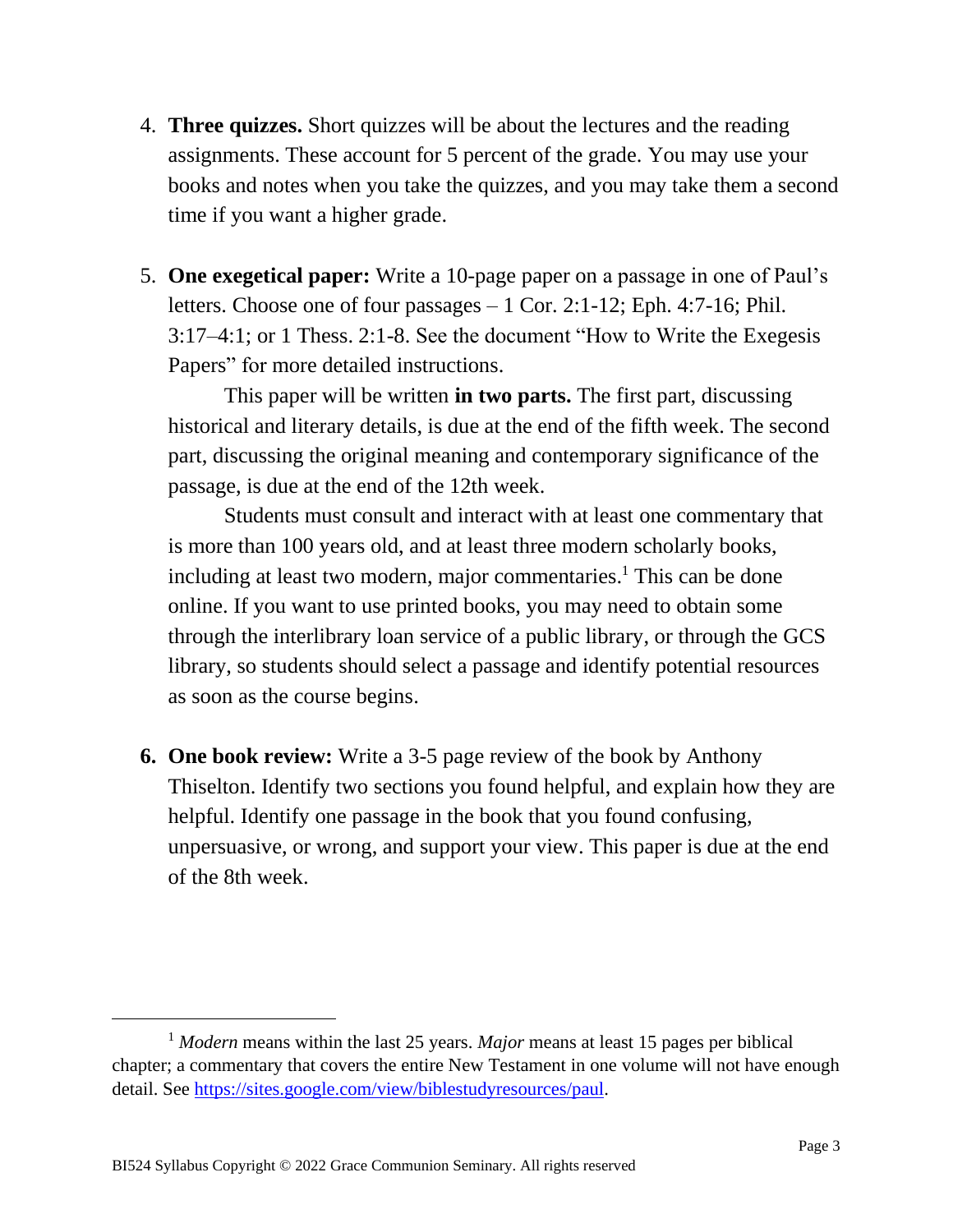**Assignments, estimated hours, and grade weighting** 

|                                          | Hours <sup>*</sup> | Percentage |
|------------------------------------------|--------------------|------------|
| Assignment                               |                    | of grade   |
| Reading lectures and website documents   | 40                 |            |
| Reading discussions and making responses | 5                  | 10         |
| Taking the quizzes                       | 3                  | 5          |
| Reading the textbooks                    | 40                 |            |
| Writing exegetical papers                | 50                 | 70         |
| Writing the book review                  | 8                  | 15         |
| Total – about 12 hours each week         | 146                | 100        |

\* Some students will complete the course in less time, and some will take more.

**Weekly topics and assignments**

| week | <b>Lecture topics</b>                       | Reading assignments <sup>2</sup> | pages | Assign-<br>ments |
|------|---------------------------------------------|----------------------------------|-------|------------------|
|      |                                             |                                  |       |                  |
| 1    | 1a: Introduction to the course              | Philemon                         |       | forum            |
|      | 1b: Paul's three backgrounds                | This elton chapters 1-2          | 19    |                  |
|      | 1c: Philemon as example of<br>pastoral tact | CRR chapter 1                    | 44    |                  |
|      | 1d: Introduction to Paul's                  |                                  |       |                  |
|      | theology                                    |                                  |       |                  |
| 2    | 2a: The date and location of                | Galatians                        | 6     | forum            |
|      | Galatians                                   | Thiselton chapters 3-4           | 18    |                  |
|      | 2b: Overview of Galatians 1-2               | CRR chapter 4                    | 32    |                  |

 $2^2$  AT = Anthony Thiselton, *The Living Paul.* CRR = Capes, Richards and Randolph, *Rediscovering Paul,* 2nd ed. Page count for biblical books is from the NET Bible, 2nd ed., Times Roman 14, line spacing 1.1, page margins 1 inch.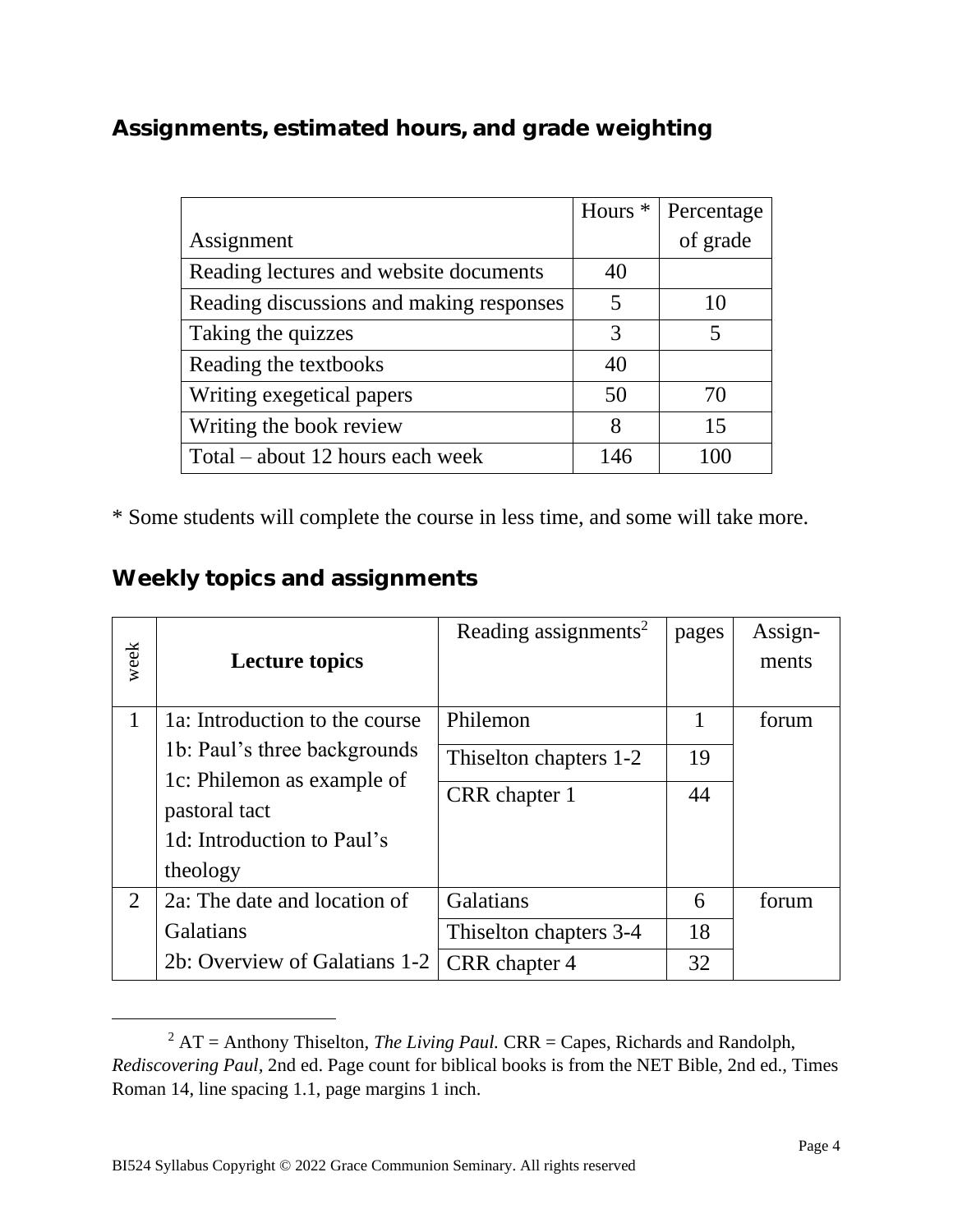|                                              | 2c: Galatians 3-6                            |                           |    |       |
|----------------------------------------------|----------------------------------------------|---------------------------|----|-------|
|                                              | 2d: God and Scripture                        |                           |    |       |
| 3                                            | 3a: Background of the                        | 1 & 2 Thessalonians       | 7  | quiz  |
|                                              | Thessalonian letters                         | Thiselton chapters 5-7    | 29 |       |
|                                              | 3b: 1 Thessalonians                          | CRR chapter 5             | 22 |       |
|                                              | 3c: 2 Thessalonians                          |                           |    |       |
|                                              | 3d: Eschatology                              |                           |    |       |
| 4                                            | 4a: Background of 1 Cor.                     | 1 Corinthians             | 19 | forum |
|                                              | 4b: Survey of 1 Cor. 1-7                     |                           |    |       |
|                                              | 4c: 1 Corinthians 8-16                       | CRR chapter 6             | 42 |       |
|                                              | 4d: Humanity and sin                         |                           |    |       |
| 5                                            | 5a: Background of 2 Cor.                     | 2 Corinthians             | 13 | paper |
|                                              | 5b: 2 Corinthians 1-7                        | Thiselton chapters 8-9    | 15 |       |
|                                              | 5c: 2 Cor. 8-13: Paul defends                | CRR chapter 2             | 28 |       |
|                                              | his authority                                |                           |    |       |
|                                              | 5d: The Law and covenants                    |                           |    |       |
|                                              | The first paper is due by the end of Sunday. |                           |    |       |
| 6                                            | 6a: Introduction to Romans                   | Romans 1-8                | 11 | forum |
|                                              | 6b: Romans 1-4                               | Thiselton chaps. 10-11    | 19 |       |
|                                              | 6c: Romans 5-8                               | CRR chapter 7             | 42 |       |
|                                              | 6d: Salvation in Christ                      |                           |    |       |
| $\overline{7}$                               | 7a: Romans 9-11: How Israel                  | Romans 9-16               | 10 | quiz  |
|                                              | fits into God's plan                         | Thiselton chaps. 12-13    | 16 |       |
|                                              | 7b: Romans 12-16: Behavior                   | CRR chapter 3             | 36 |       |
|                                              | 7c: The church                               |                           |    |       |
| 8                                            | 8a: Background of                            | Philippians               | 6  | paper |
|                                              | Philippians                                  | Thiselton chaps. 14-17    | 46 |       |
|                                              | 8b: Survey of Philippians                    | <b>CRR</b> on Philippians | 11 |       |
|                                              | 8c: Paul's Christology                       |                           |    |       |
| The book review is due by the end of Sunday. |                                              |                           |    |       |
| 9                                            | 9a: Pseudepigraphy                           | Colossians $&$ Ephesians  | 10 | forum |
|                                              | 9b: Colossians                               | CRR, remaining            | 41 |       |
|                                              | 9c: Ephesians: cosmic victory                | sections in chapter 8     |    |       |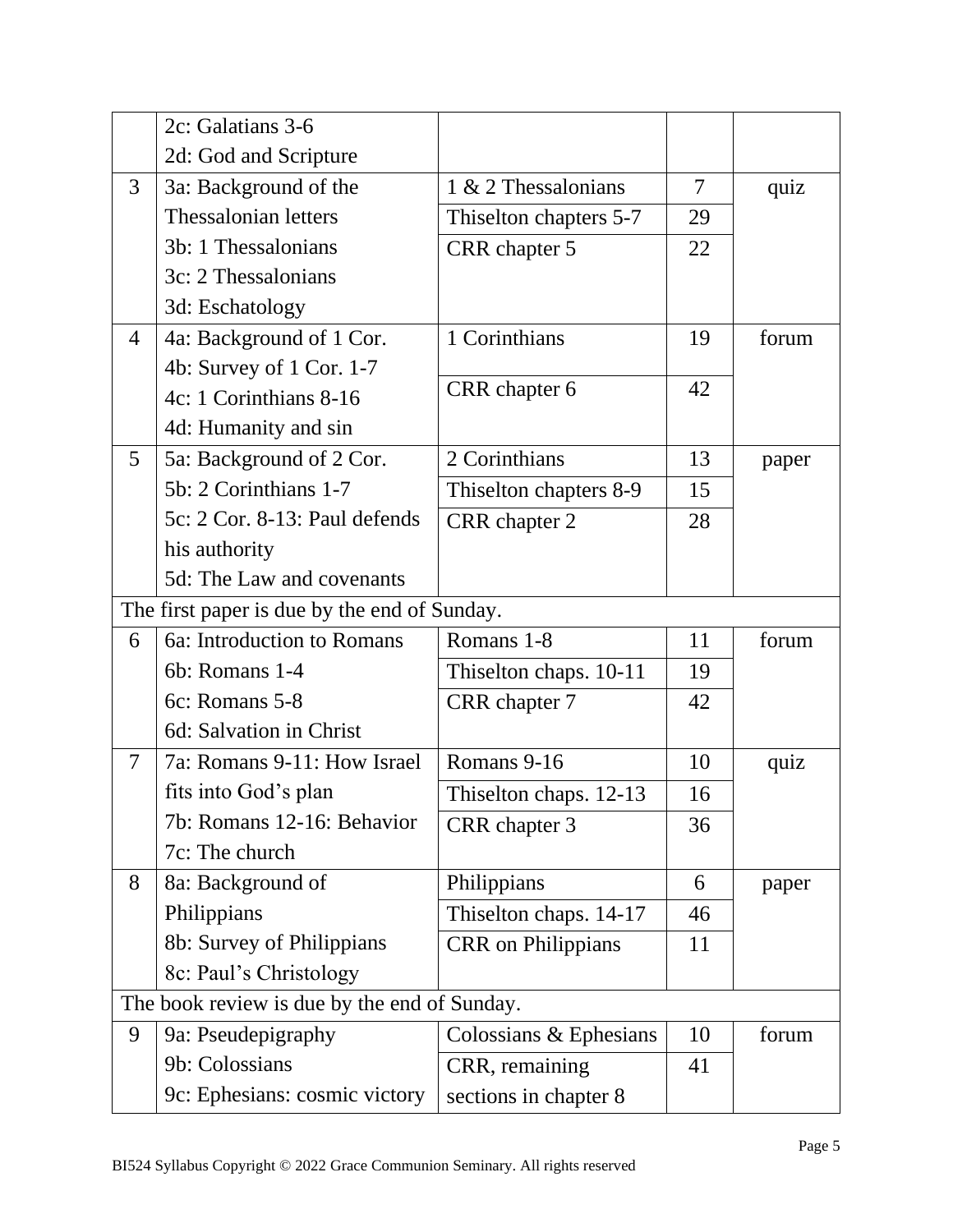|                                                                | 9d: The Holy Spirit        |                         |    |      |
|----------------------------------------------------------------|----------------------------|-------------------------|----|------|
| 10                                                             | 10a: The Pastoral Epistles | $1 \& 2$ Timothy, Titus | 11 | quiz |
|                                                                | 10b: 1 Timothy             |                         |    |      |
|                                                                | 10c: Titus                 |                         |    |      |
|                                                                | 10d: 2 Timothy             | CRR chapters 9-10       | 54 |      |
|                                                                | 10e: Ethics                |                         |    |      |
| 11                                                             |                            | CRR chapters 11-12      | 50 |      |
| The final paper is due by the end of Sunday, December 4, 2022. |                            |                         |    |      |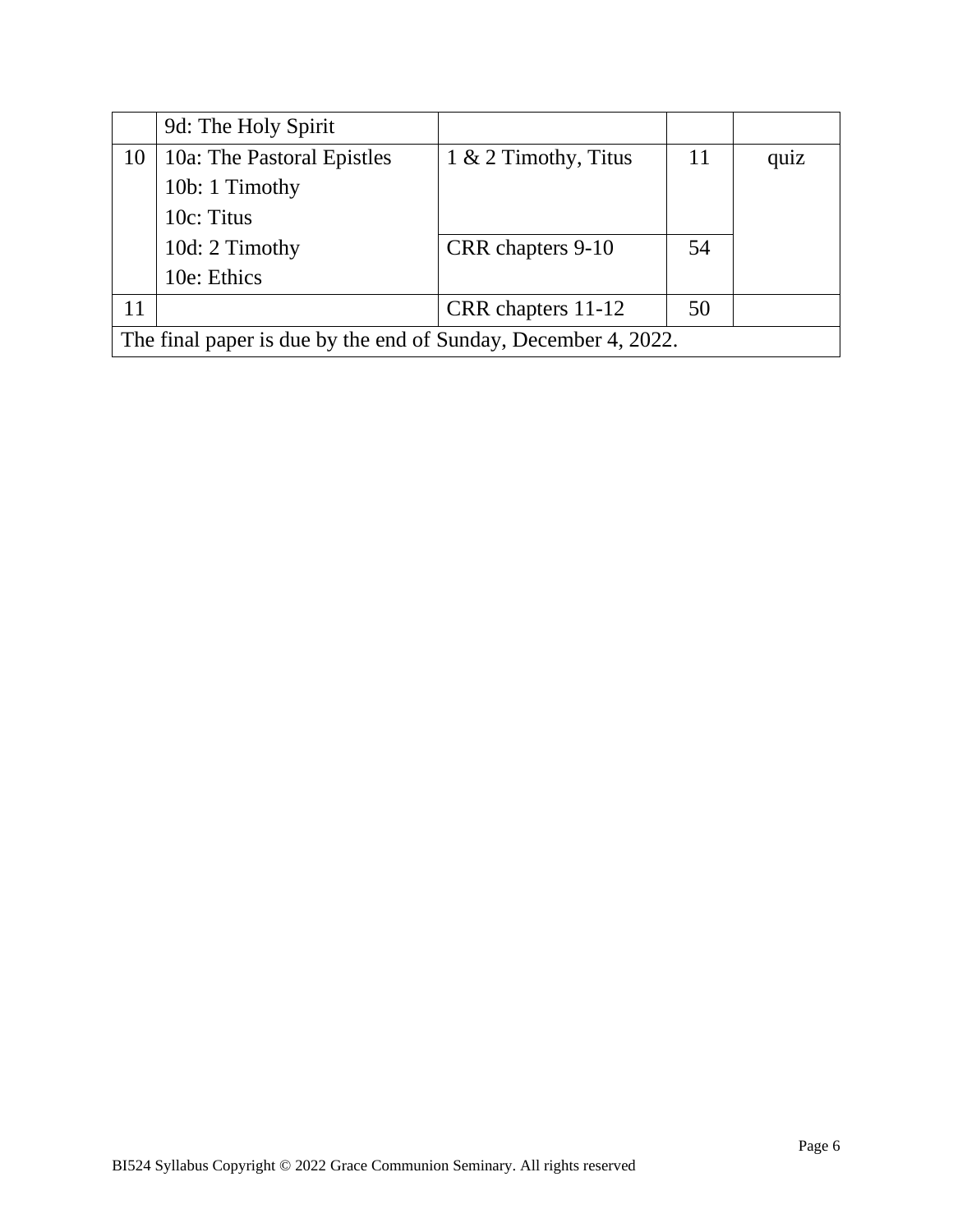## **Appendix A: Course policies**

- a) Student code of conduct, including policies about copying work done by someone else<sup>3</sup> - <https://learn.gcs.edu/mod/page/view.php?id=6471>
- b) Grading policies descriptions of what it takes to get an A, B, C, etc. <https://learn.gcs.edu/mod/page/view.php?id=6473>
- c) Additional academic policies: auditing, withdrawing, etc. <https://learn.gcs.edu/mod/page/view.php?id=6472>
- d) Library resources <https://learn.gcs.edu/mod/page/view.php?id=6474>

**To contact the instructor:** Log in to our website, go to the main page for this course, and you will see a box named "Course Contacts." Click on the icon under my name there to send a message to me (your message will not be visible to any other students). We want all class-related communications to be sent through the website, rather than email.

**Late papers** will be penalized 5 percent for each day they are late, so only in rare cases it will be worth your while to take an extra day to do a better job. Most GCS students are involved in pastoral work, and emergencies are common in this line of work, so you need to make allowance for the possibility.

**Late forum assignments** will be penalized 20 percent for each day they are late. The discussions are opportunities to learn, to think about what you are learning, and to apply ideas into your own circumstances. But we cannot have a *discussion* if your comments are late.

**Plagiarism** is representing the words, ideas, or work of someone else as if they were your own. It does not matter whether this is done intentionally or accidentally. In general, any quote of more than five words in a row should be in

<sup>&</sup>lt;sup>3</sup> The penalty for plagiarism on the first offense is a failing grade for the assignment. On the second offense, the student will be given a failing grade for the course.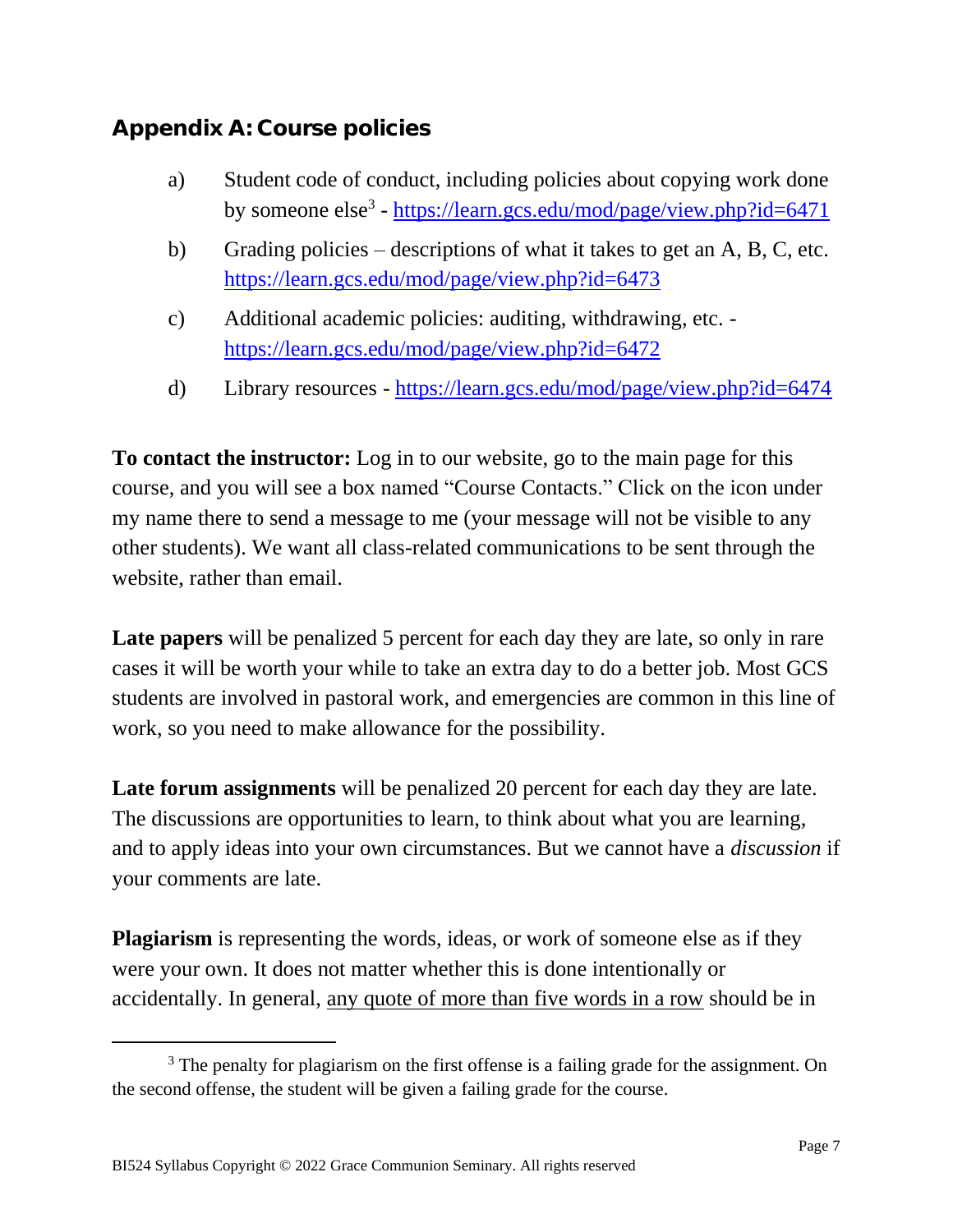quote marks, and the source noted. It is not enough to cite the source – the quoted words should be in quote marks. The penalty for plagiarism is a failing grade on the assignment. The penalty for a second infraction is a failure of the entire course.

**Class confidentiality:** Materials posted in the class, including lectures and discussion forums, are for class use only. Grades are confidential; we do not report your grades to your employer or to anyone else outside of GCS administration. Students are to protect the confidentiality of all classroom materials and should not share any classroom materials without written permission of the person quoted and the instructor.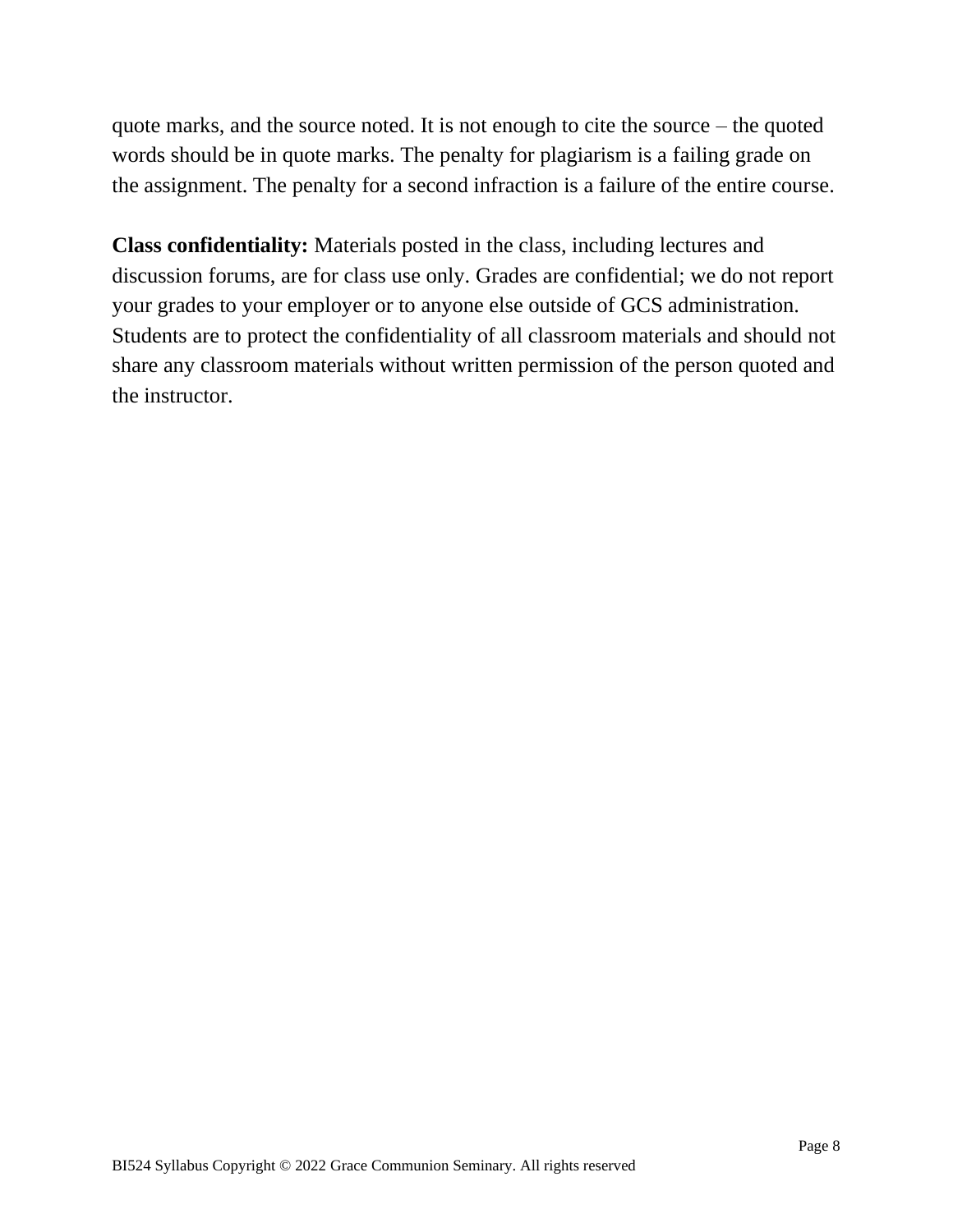# **Appendix B: Student Learning Outcomes**

### **GCS Mission Statement**

"*Equipping the Saints for Pastoral Ministry.*" We are committed to equip the saints for pastoral ministry through quality graduate-level distance education programs in biblical, theological, ministerial and pastoral studies informed by Incarnational Trinitarian faith.

Grace Communion Seminary has five core learning outcomes for its students. The focus for this course is one section of the New Testament. It therefore serves largely to support the first GCS objective:

**GCS Student Learning Outcome 1:** Students will be able to explain the revelation of the Bible in its historical and cultural setting as it relates to God, Jesus Christ and salvation, and its application for faithful living today.

Within this larger objective, this course has four more specific student learning outcomes:

**Course Student Learning Outcome 1:** Describe how Paul's letters fit into the sequence of his missionary travels.

Lectures

• This is addressed not by any one lecture, but in the sequence of lectures as a whole, and the introductions of each lecture

**Assignments** 

• One required textbook discusses the chronology of Paul's travels and letters

**Course Student Learning Outcome 2:** Give the date and circumstances of each letter, and explain how those circumstances affected the way that Paul wrote.

Lectures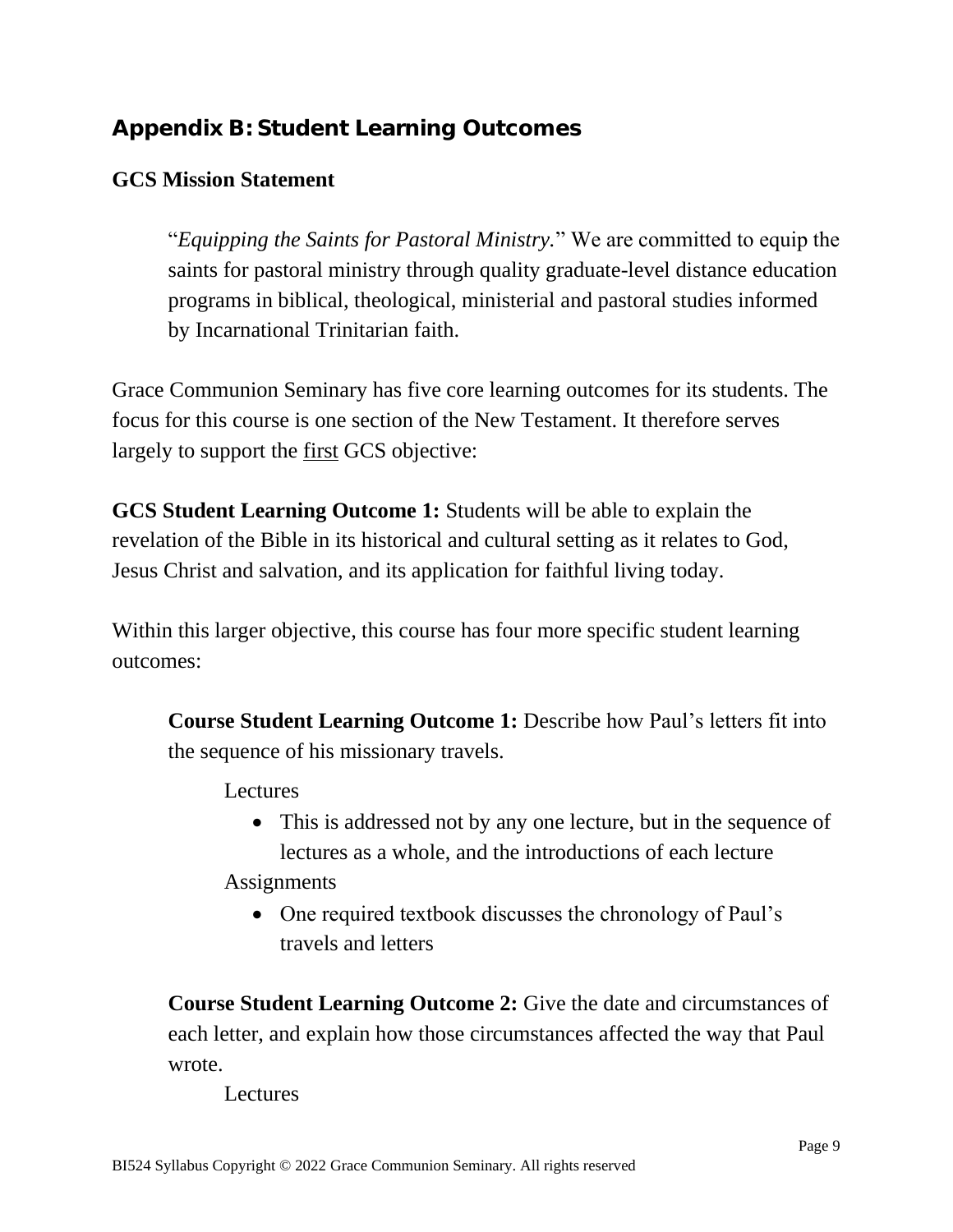• All the lectures address the date and circumstances of each letter

**Assignments** 

• One textbook examines the details for each letter.

**Course Student Learning Outcome 3:** Describe how different sections of each letter are related to other parts of the same letter.

Lectures

• Every lecture gives an outline of the letter(s) being addressed in that lecture, with some commentary on how the letter flows as a whole

**Assignments** 

• One textbook also examines how each letter progresses from topic to topic.

**Course Student Learning Outcome 4:** Describe how a specific passage in these letters may be used in theology and ministry today.

Lectures

• Each lecture contains comments about how the letter(s) are useful in the modern church.

Forum discussions

• The forums ask students to discuss contemporary application and meaning.

**Assignments** 

- The exegetical paper requires student to focus on one passage and it includes sections on theology and application.
- The exegetical paper requires that the student take into consideration the circumstances of writing (learning outcomes 1 and 2) and the literary context (outcome 3).
- The reaction paper requires students to analyze one scholar's analysis of a theological issue in Paul's letters.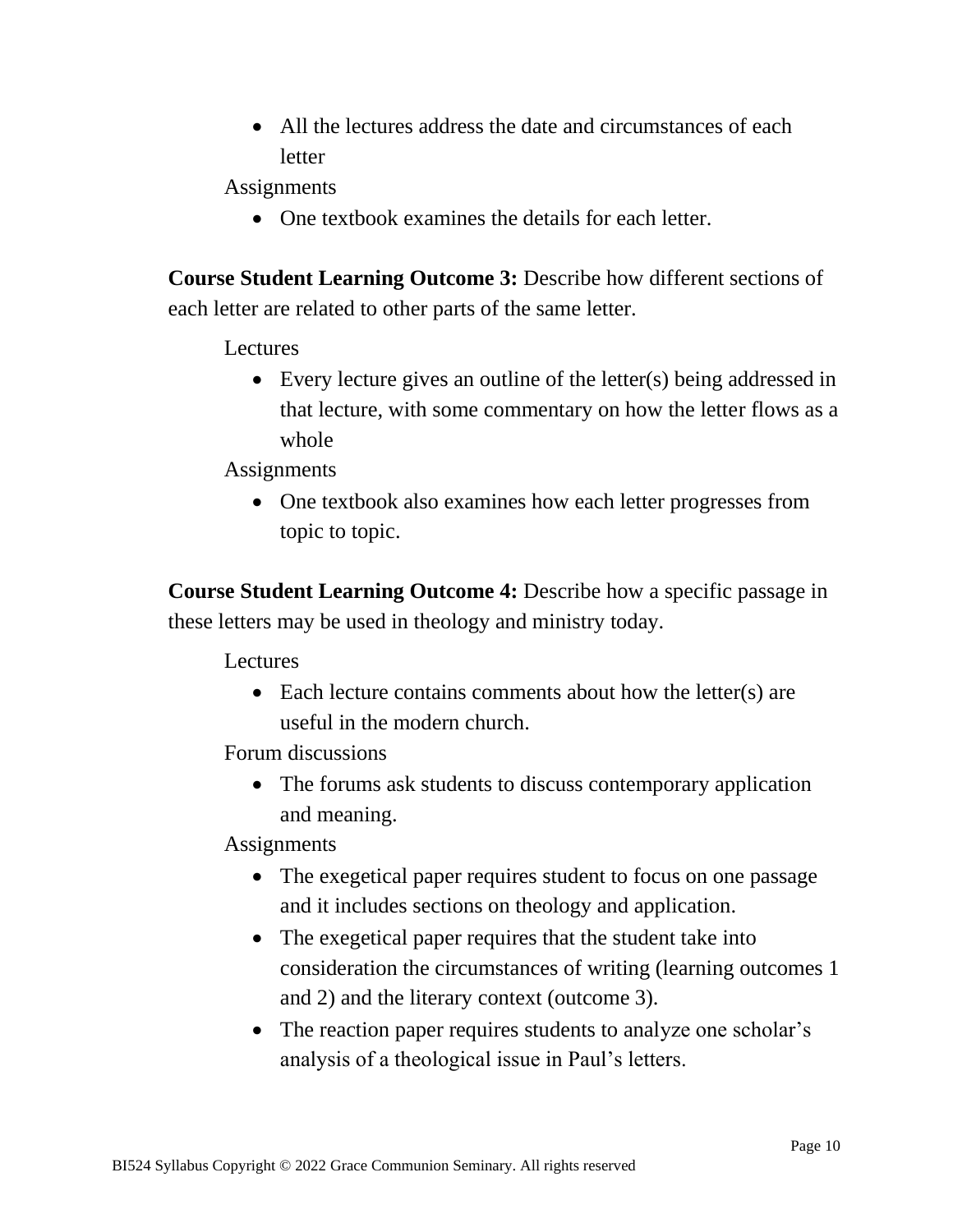## **Appendix C: Textbook rental**

You may want to consider the possibility of renting electronic textbooks: You can gain access to both required textbooks on scribd.com for \$12 per month. You'll need them for three months, so that would be \$36 – that's about the same as buying them used. However, there are some advantages to renting the books:

- 1. Immediate access. You can get that with Kindle, too, so there's not much advantage here.
- 2. Scribd offers the first two weeks free, and sometimes there are coupon codes for a longer free period.
- 3. The best advantage is that with scribd, you will also get access to many other books that could be useful for writing the papers in this class. For example, there are more than five commentaries for each of Paul's letters. Their books can be viewed online, but most cannot be downloaded or printed. There are some research papers and other documents that can be downloaded. You might want to buy used books, and use the two-week free trial for your research paper.

Scribd is not the only way to get access to commentaries on the internet.

- 1. **Openlibrary.org** has a few commentaries that you can check out for an hour at a time.
- 2. **Biblegateway.com/plus** offers access to some Zondervan resources for \$4 per month. Most of their commentaries are one-volume commentaries, so they don't offer much detail, but they are good for an overview.
- 3. **Scholar.google.com** can link you to numerous books. You cannot access the entire book, but you can often see enough of the book to get useful information from it.
- 4. **Kindle Unlimited.** If you already subscribe to Kindle Unlimited, or have a free trial, you may want to see what books are available to you free. It does not include many commentaries and reference books, but some others may be useful.